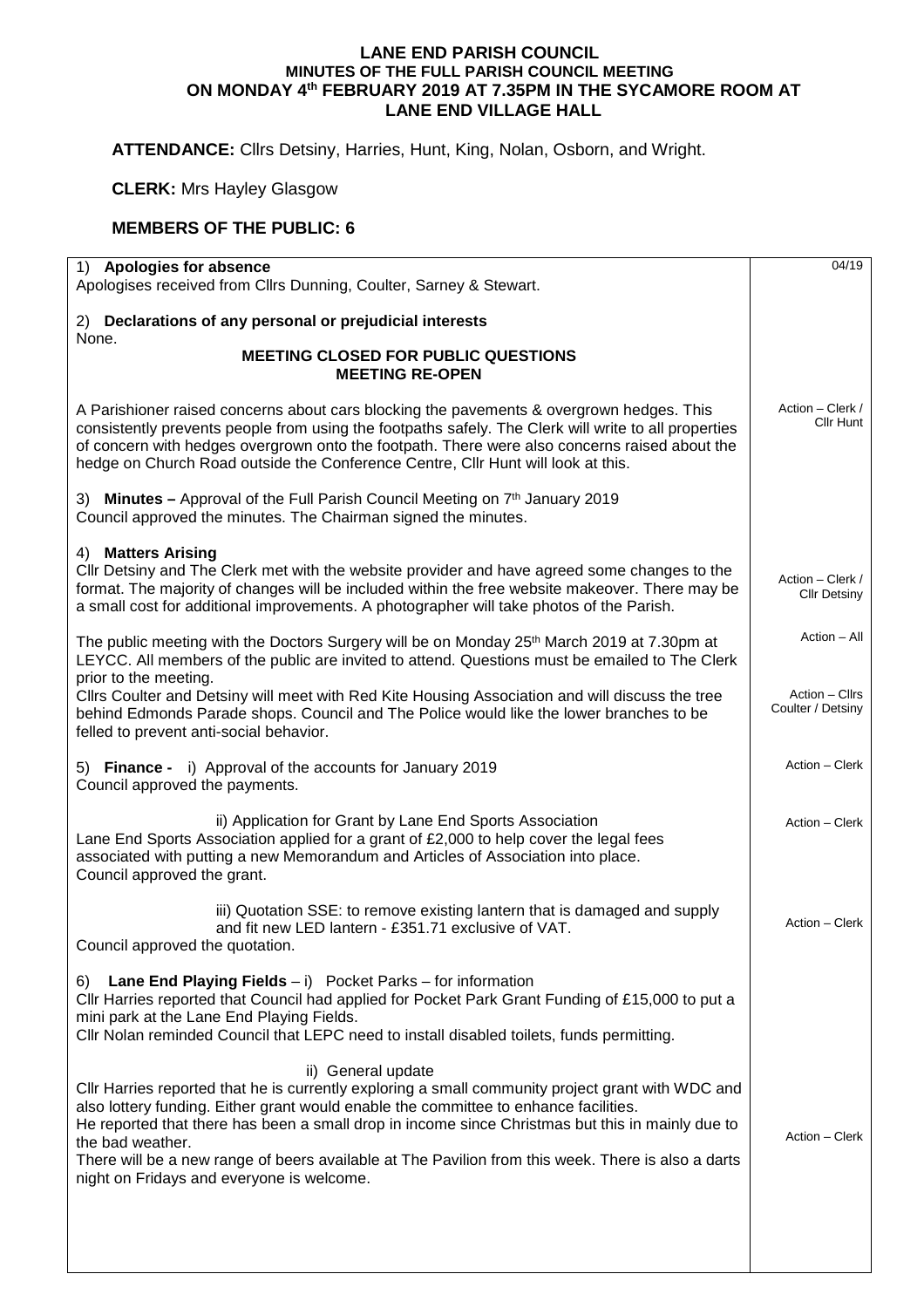| 7) Parish Council website - mini bio's<br>Cllr Detsiny and The Clerk have agreed specific changes to the website with mh-p Internet Itd as<br>part of the free website makeover. Councillors have been asked to provide The Clerk with a brief<br>bio.                                                                       | 05/19<br>Action - Clerk                                                                                                                                                                                                                                                                                                                              |                |
|------------------------------------------------------------------------------------------------------------------------------------------------------------------------------------------------------------------------------------------------------------------------------------------------------------------------------|------------------------------------------------------------------------------------------------------------------------------------------------------------------------------------------------------------------------------------------------------------------------------------------------------------------------------------------------------|----------------|
| 8) Appointment of Solicitor<br>Councillors Detsiny and Coulter met with 2 different firms of solicitors; either would provide a<br>good level of service. Blaser Mills were knowledgeable, professional and offered good advice.<br>Council agreed to instruct Blaser Mills on future legal matters.                         | Action – Clerk                                                                                                                                                                                                                                                                                                                                       |                |
| 9) Internal Auditor<br>Unfortunately Chris Smith is unable to carry out this years internal audit. Sarah Long has been<br>recommended to Council and currently undertakes audits for other local Councils. The fee would<br>be £100 plus millage.<br>Council approved to instruct Sarah Long for this year's internal audit. | Action - Clerk                                                                                                                                                                                                                                                                                                                                       |                |
|                                                                                                                                                                                                                                                                                                                              | 10) Clerk's report<br>The items below summarise the Clerks activities since the last meeting:                                                                                                                                                                                                                                                        |                |
| i.                                                                                                                                                                                                                                                                                                                           | Planning application comments submitted.                                                                                                                                                                                                                                                                                                             |                |
| ii.                                                                                                                                                                                                                                                                                                                          | AED inspections carried out and on-line forms submitted.                                                                                                                                                                                                                                                                                             |                |
| iii.                                                                                                                                                                                                                                                                                                                         | I have reported several street lights to TFB / SSE that are not working.                                                                                                                                                                                                                                                                             |                |
| iv.                                                                                                                                                                                                                                                                                                                          | Informed all tenants at Sandyfields allotments that a skip will be on site in February for<br>their use to clear rubbish from the site.                                                                                                                                                                                                              |                |
| v.                                                                                                                                                                                                                                                                                                                           | I have confirmed the precept with WDC.                                                                                                                                                                                                                                                                                                               |                |
| vi.                                                                                                                                                                                                                                                                                                                          | I have changed payments to Castle Water to direct debit for all the allotment sites.                                                                                                                                                                                                                                                                 |                |
| vii.                                                                                                                                                                                                                                                                                                                         | I have placed an order for 250 wheelie bin stickers. These will be distributed with the<br>next edition of Clarion and Katy will write an article relating to this.                                                                                                                                                                                  |                |
| viii.                                                                                                                                                                                                                                                                                                                        | TFB have supplied a quotation of £804.00 to supply and install 6 '30 for a reason signs'.<br>These can be attached to any lamppost. Need to advise how many signs and which<br>locations we would like them at. Council agreed to order 12 signs, Clerk to check with<br>TFB that the signs are reflective.                                          | Action - Clerk |
| ix.                                                                                                                                                                                                                                                                                                                          | I contacted TFB re the results from the speed tubes, they gave the following details:                                                                                                                                                                                                                                                                |                |
|                                                                                                                                                                                                                                                                                                                              | "Church Road is subject to a 30 mph speed limit. It's quite rural and drivers forget its 30 mph.                                                                                                                                                                                                                                                     |                |
|                                                                                                                                                                                                                                                                                                                              | In a TFB review of rural villages this road was considered to be 30mph due to a number of<br>properties and the conference centre. However, TFB could increase the speed limit in the<br>section that is not built up (considered rural). TFB decided rather than increase the speed limit<br>for a small section they would leave it all at 30 mph. |                |
|                                                                                                                                                                                                                                                                                                                              | The speed tubes tend to pick up the fastest speeds, TFB have no way of knowing if there is a<br>real problem on the rest of the road - unless more tubes are laid in other locations but this would<br>cost LEPC more money.                                                                                                                         |                |
|                                                                                                                                                                                                                                                                                                                              | TFB advise that this road would not meet the criteria for a VAS. There are not enough vehicles<br>using the road and no recent accidents recorded.                                                                                                                                                                                                   |                |
|                                                                                                                                                                                                                                                                                                                              | TFB advise that as the road has street light columns TFB would not install 30mph repeater signs.                                                                                                                                                                                                                                                     |                |
|                                                                                                                                                                                                                                                                                                                              | TFB advise that traffic calming physical measures would not be an option. The road is not<br>deemed to have excessive speeds and is not busy enough.                                                                                                                                                                                                 |                |
|                                                                                                                                                                                                                                                                                                                              | Mobile activated signs act as good reminder to drivers and this could be an option. There is a fee<br>for assessing each site and there is a cost to buy them.                                                                                                                                                                                       |                |
|                                                                                                                                                                                                                                                                                                                              | The webpage regarding moveable vehicle activated signs can be found here<br>https://www.buckscc.gov.uk/services/transport-and-roads/road-safety/vehicle-activated-<br>signs/mobile-vehicle-activated-sign-mvas/                                                                                                                                      |                |
|                                                                                                                                                                                                                                                                                                                              | It was also suggest LEPC could contact Thames Valley Police and ask if a speed van can be put<br>in place on random occasions.                                                                                                                                                                                                                       |                |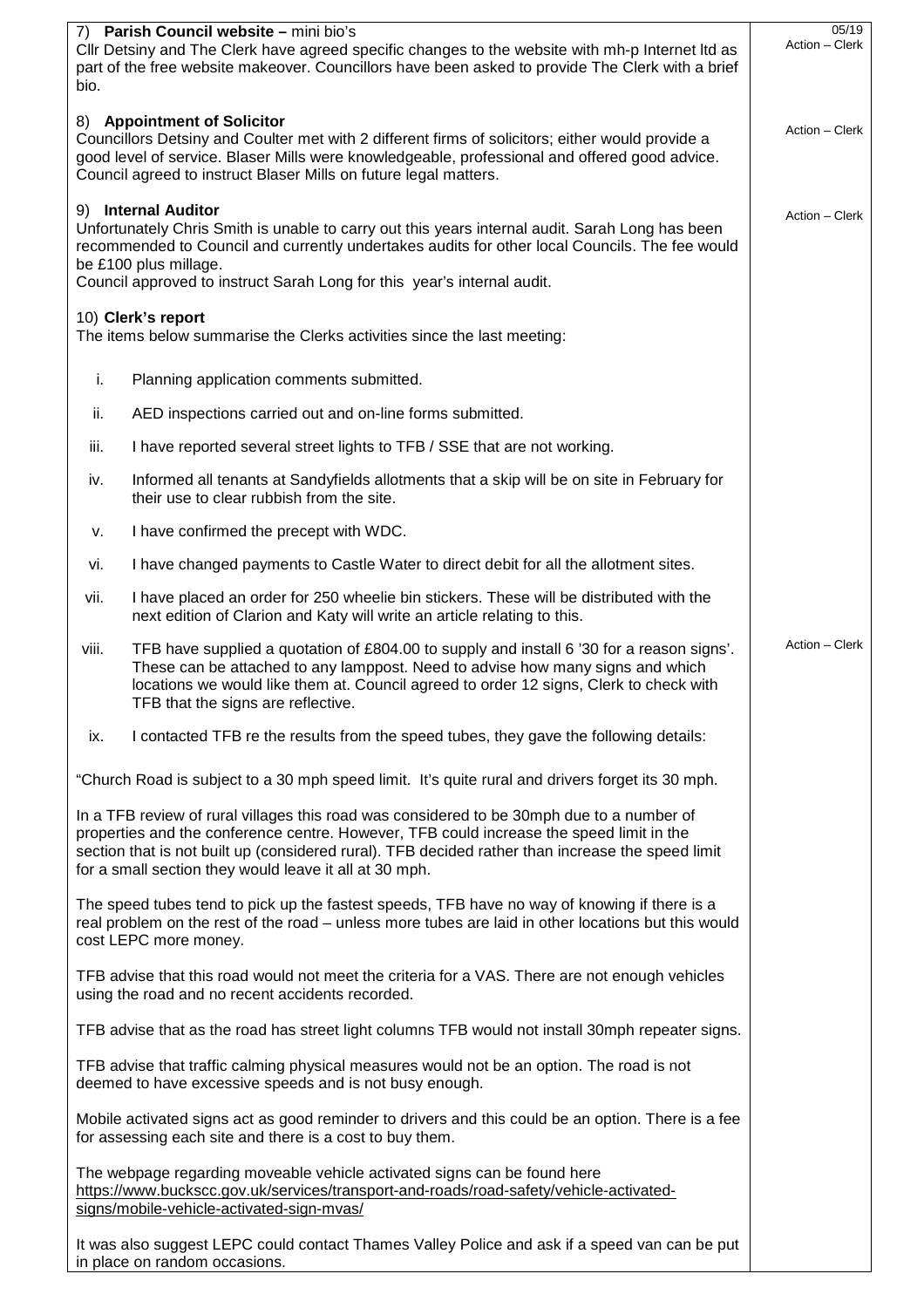|                                                                                                                                                                                                                                                                                                                                                                                                                                                                                                           | 06/19          |
|-----------------------------------------------------------------------------------------------------------------------------------------------------------------------------------------------------------------------------------------------------------------------------------------------------------------------------------------------------------------------------------------------------------------------------------------------------------------------------------------------------------|----------------|
| It was suggest that Community Speedwatch might be of interest, info at the following<br>site: https://www.buckscc.gov.uk/services/transport-and-roads/road-safety/how-to-tackle-<br>speeding/".                                                                                                                                                                                                                                                                                                           |                |
| I wrote to WDC re the issues in Finings Road car park, their reply is as follows:<br>х.                                                                                                                                                                                                                                                                                                                                                                                                                   |                |
| "Following your email below to Ms Caroline Hughes, this has been forwarded by Katrina Wood,<br>as Caroline retired from the council last year.                                                                                                                                                                                                                                                                                                                                                            |                |
| The parking department has moved now from Environment division to the 'Regeneration and<br>Investment' division and our Head of Service is Mr Peter Wright.<br>(peter.wright@wycombe.gov.uk).                                                                                                                                                                                                                                                                                                             |                |
| The toilet facilities, as with Waste and Cleansing across the district however, have stayed with<br>'Environment' division and the new Head of Service Environment is Mr Nigel Dicker<br>(nigel.dicker@wycombe.gov.uk).                                                                                                                                                                                                                                                                                   |                |
| Regarding Finings road query, the original resident who brought the issues to WDC I believe was<br>Ms Whitby (she copied the parish council into her email) was back a month ago in early<br>December (9-12 Dec) when she wrote to our facilities management team. This email was passed<br>onto both Parking services and also Environment services as it dealt with 2 issues.                                                                                                                           |                |
| The email was primarily about the toilet block and its use and an idea about possible<br>redevelopment ideas, this was passed to Mr Dicker in Environment. The second issue was<br>regarding people repairing vehicles in the car park which parking services are dealing.                                                                                                                                                                                                                                |                |
| We have responded to Ms Whitby pre-christmas, thanking her for the information and advised<br>her that parking services are dealing with the occurrences in the car park.                                                                                                                                                                                                                                                                                                                                 |                |
| You may appreciate that with Christmas in the middle, this has delayed issues, but it is also<br>important to gather the facts and not jump to conclusions or make the situation appear greater<br>than it actually is, based on the evidence found.                                                                                                                                                                                                                                                      |                |
| We have been on site several times and unfortunately not found anyone to speak with connected<br>with the vehicle(s) issue. We have served notice on a couple of vehicles that were evident that<br>they were being worked on and advised that this must stop as it is unauthorised and we will take<br>action if they are not removed or activities halted.<br>There is no evidence of 'commercial' activity as such, more like a private issue. None the less,<br>we have said it must stop regardless. |                |
| My officers visited again yesterday (Sunday 13 Jan) and again no persons were present. They<br>did not find anyone living on site in a van and they found only 1 vehicle that had a wheel off and<br>jacked up. There was a second vehicle in a separate section on a trailer which did not look<br>connected to the repairs, it looked just parked ?, but again trailers are not allowed in our car<br>parks without authorisation.                                                                      |                |
| We will be taking action against these vehicles.                                                                                                                                                                                                                                                                                                                                                                                                                                                          |                |
| We are also now implementing a more regular patrol by officers over the coming weeks, albeit<br>temporarily, in order to keep an eye on issues and to bring this under control. We do not<br>normally patrol rural free car parks regularly, unless there is a reason to do so, as it is very<br>labour intensive and costly with limited resources. However, we will continue to resolve this<br>isolated issue.                                                                                         |                |
| Rest assured we are and have been dealing with the issues.                                                                                                                                                                                                                                                                                                                                                                                                                                                |                |
| The potential toilet feasibility to change or their future issue is a corporate decision that Mr Dicker<br>(HoS ENV) is handling".                                                                                                                                                                                                                                                                                                                                                                        |                |
| I have again chased TFB re the street light outside Norths Garage. They will assess this<br>xi.<br>shortly.                                                                                                                                                                                                                                                                                                                                                                                               | Action - Clerk |
| I have advised Bucklands Landscapes we would like to continue the grass cutting<br>xii.<br>contract for a further year with a 3% inflation increase.                                                                                                                                                                                                                                                                                                                                                      |                |
| xiii.<br>I have reported the signs flashing by Cadmore End School, Archers Way and Park Lane.<br>These have now been repaired.                                                                                                                                                                                                                                                                                                                                                                            |                |
|                                                                                                                                                                                                                                                                                                                                                                                                                                                                                                           |                |

xiv. Next Meeting – Monday 4th March – Cadmore End Village Hall.